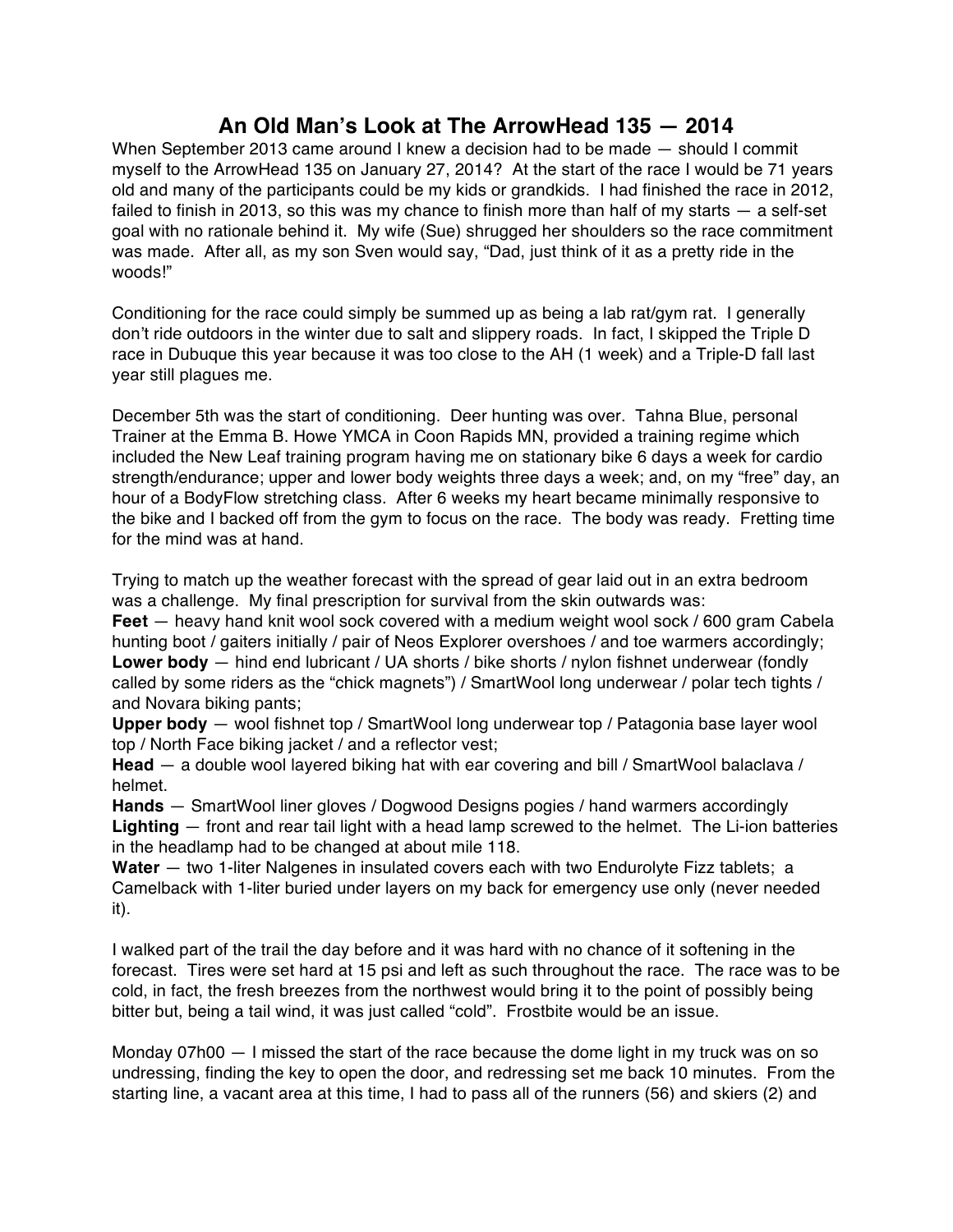sagging cyclists until I got into a comfortable biking pace (mile 7). Stripping an excess top layer, having some water and food, and removing eye-wear (iced up beyond use) I set out on the hard packed, freshly groomed State trail eating and drinking every hour. The water in one of my two 1-liter bottles was warm but cooler than when I started. I started the race with gaiters and my boots with the Neos strapped to the rear rack. At mile 18 (#53 crossing) the Neos went on and never came off for the rest of the ride. So many areas and small hills that I rode through this year were pushed in previous years so the ride was nice and the coolness wasn't an issue. The rocking trees always kept my attention knowing that when we hit headwinds the pleasantness could change.

Gateway General Store, our first checkpoint, was well received by all participants. The usually quiet store gets stormed by heat seeking participants clamoring to get clothes in the dryer and assessing what does and doesn't work. The GGS owners take it in stride being as nice/sweet as can be — wonderful folks. By this point 45 participants drop out from frostbite or exhaustion. Remaining racers are mumbling strategies to one another and trying to determine what improvements can be made.

The trip to MelGeorge got hillier as the route progressed with two monster hills (mile 62? and 67?) before getting out on the flats across Elephant Lake. Headwind. Coldest, bitter stretch. Nasty. Eye lids freezing shut and being jabbed by knife blades. Hurt. Slow progress in drifting snow. Nasty narrow trail along the lake to the MelGeorge Checkpoint. In at 20h55.

Warmth. Clothes sent to the dryers. Hot cider. Grilled cheese sandwiches. Hot wild rice soup. Wonderful volunteers. Why would you want to leave? 42 more participants drop. To leave MelGeorge is a commitment to finish because the third checkpoint is minimal. Friend Tom Lais had a cabin, offered me a bed, so I was able to sleep three one-hour segments from midnight to 03h00 – pretty good for an old body laced with race adrenaline. I went to the checkpoint cabin in wait for others to leave — a move I thought was smart at 25-30F below. I left with others Tuesday at 05h30. A mile out I sensed myself being over dressed on the legs so the other riders went on and I spread out my sleeping pad to stand on, took off boots and socks, removed the polar tech tights, got dressed again in the wafting breezes, and never saw the other riders again. Riding alone on squeaky snow is a pleasant experience — why was I hesitant at MelGeorges, who knows.

Lot of hills and bottomland flowages when temps were later reported to be in the -40F's. Definitely cooler microclimate in the bottoms. The chest was sensing coolness so I stopped and added a thin top layer bunched up inside the jacket. Good insulation. The balaclava was pulled up over the bearded chin. Hard pushes on hills caused the balaclava to be opened up (dropped below the chin) and fast downhills become refreshing. On some of the pushes my heart was trying to bust out of my chest so some hard swallows kept it contained. Rode a bit with Phil Jemielita but he was slowing down wanting to stop at the 100 mile shelter. I went on and met two of our rescue snowmobiles, mentioned to watch out for Phil because he could be passed by if in the shelter. Phil dropped out at the Ski Pulk Checkpoint with frostbite.

Ski Pulk Checkpoint — cussed by many but a joy to reach at 14h37! Less than fancy (2 fish houses) but with hot chocolate and knowing it was only 24 miles to go. One monstrous hill (Wake-um-up) and then 22 miles of flat black spruce swamp. Left at 15h52. 6 participants drop — 4 at Ski Pulk and 2 shortly after.